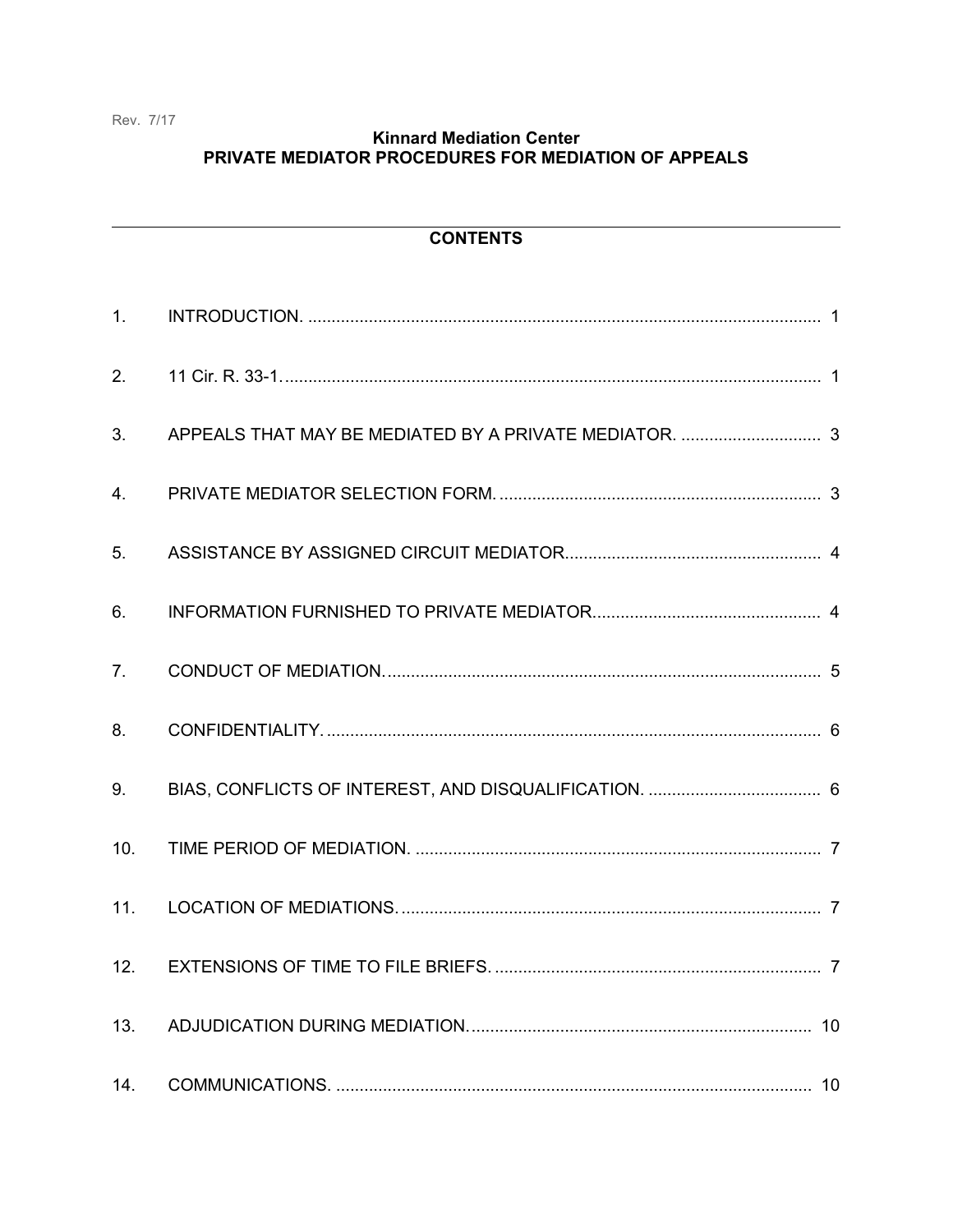| 16. |  |
|-----|--|
|     |  |
| 18. |  |
| 19. |  |
| 20. |  |

## APPENDIX OF FORMS

- A. REQUEST FOR USE OF A PRIVATE MEDIATOR
- B. PRIVATE MEDIATOR'S REPORT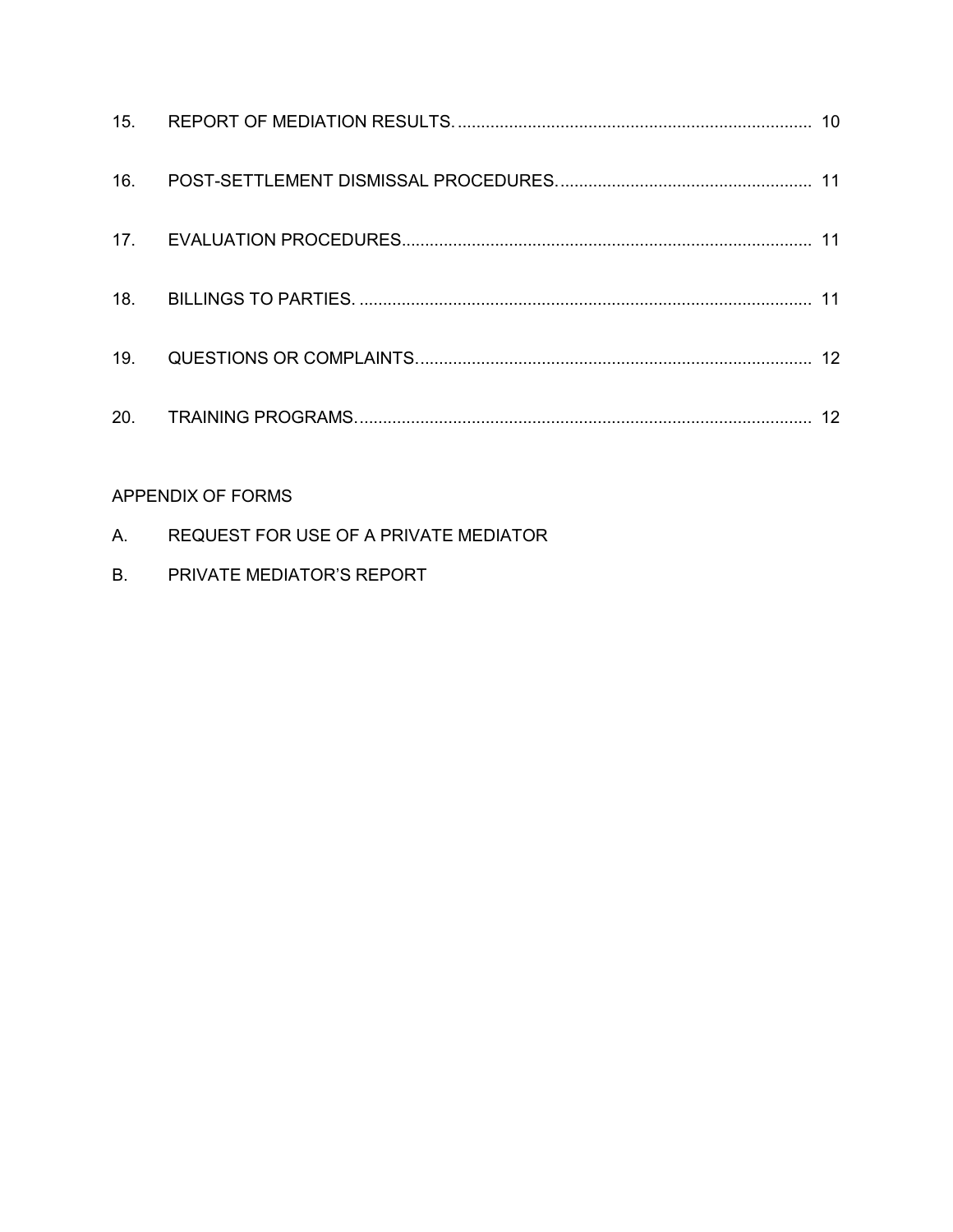#### **1. INTRODUCTION**

 $11<sup>th</sup>$  Cir. R. 33-1(g) provides that upon agreement of all parties, a private mediator may be employed by the parties to mediate an appeal that has been selected for mediation by the Kinnard Mediation Center (KMC). Persons employed as private mediators under the rule shall follow the private mediator procedures as set forth by the KMC. Those procedures are provided below along with other information that may be useful to private mediators conducting these mediations. Although specific procedures are set forth, private mediators employed under the rule are reminded that their conduct will reflect on the court. Therefore, their conduct should reflect the highest professional standards.

### **2. 11th CIR. R. 33-1**

The applicable portions of  $11<sup>th</sup>$  Cir. R. 33-1 are as follows:

*(c) Mediation.*

*(1) An active or senior judge of the court of appeals, a panel of judges (either before or after oral argument), or the Kinnard Mediation Center, by appointment of the court, may direct counsel and parties in an appeal to participate in mediation conducted by the court's circuit mediators. Mediations are official court proceedings and the Kinnard Mediation Center circuit mediators act on behalf of the court. Counsel for any party may request mediation in an appeal in which a Civil Appeal Statement is required to be filed if he or she thinks it would be helpful. Such requests will not be disclosed by the Kinnard Mediation Center to opposing counsel without permission of the requesting party. The purposes of the mediation are to explore the possibility of settlement of the dispute, to prevent unnecessary motions or delay by attempting to resolve any procedural problems in the appeal, and to identify and clarify issues presented in the appeal. Mediation sessions are held in person or by telephone. Counsel must, except as waived by the mediator in advance of the mediation date, have the party available during the mediation. Should waiver of party availability be granted by the mediator, counsel must have the authority to respond to settlement proposals consistent with the party's interests. The mediator may require the physical presence of the party at an in-person mediation or the telephone participation of the party in a telephone mediation. For a governmental or other entity for which settlement decisions must be made collectively, the availability, presence, or participation requirement may be satisfied by a representative authorized to negotiate on behalf of that entity and to make recommendations to it concerning settlement.*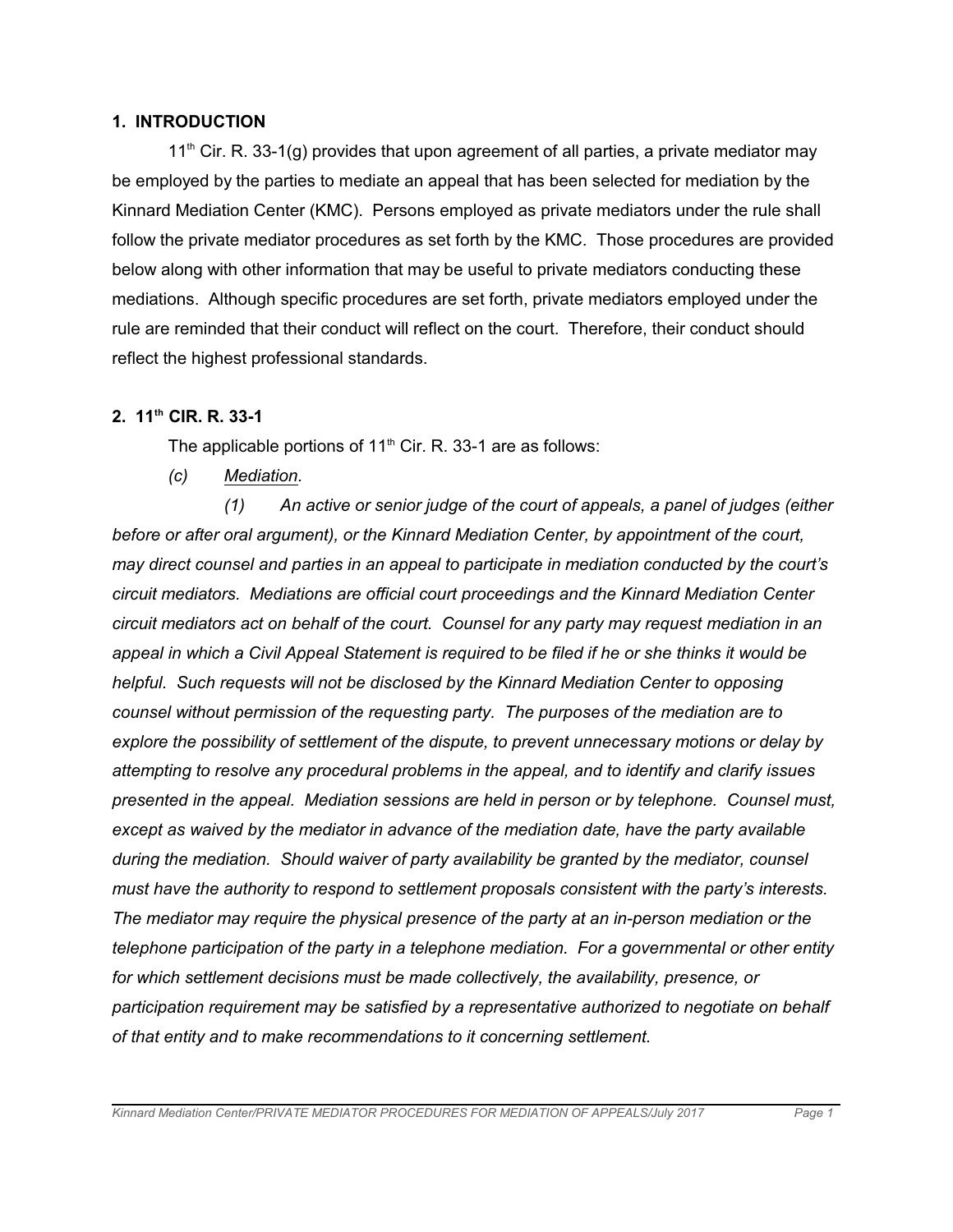*(2) A judge who participates in the mediation or becomes involved in the settlement discussions pursuant to this rule will not sit on a judicial panel that deals with that appeal.*

*(3) Communications made during the mediation and any subsequent communications related thereto shall be confidential. Such communications shall not be disclosed by any party or participant in the mediation in motions, briefs, or argument to the Eleventh Circuit Court of Appeals or to any court or adjudicative body that might address the appeal's merits, except as necessary for enforcement of Rule 33-1 under paragraph (f)(2), nor shall such communications be disclosed to anyone not involved in the mediation or otherwise not entitled to be kept informed about the mediation by reason of a position or relationship with a party unless the written consent of each mediation participant is obtained. Counsel's motions, briefs, or argument to the court shall not contain any reference to the Kinnard Mediation Center.*

*(d) Confidential Mediation Statement. The court requires, except as waived by the circuit mediator, that counsel in appeals selected for mediation send a confidential mediation statement assessing the appeal to the Kinnard Mediation Center before the mediation. The Kinnard Mediation Center will not share the confidential mediation statement with the other side, and it will not become part of the court file.*

*(e) Filing Deadlines. The filing of a Civil Appeal Statement or the scheduling of mediation does not extend the time for ordering any necessary transcript (pursuant to 11th Cir. R. 10-1) or for filing briefs (pursuant to 11th Cir. R. 31-1). Such time may be extended by a circuit mediator to comply with these rules if there is a substantial probability the appeal will settle and the extension will prevent the unnecessary expenditure of time and resources by counsel, the parties, and the court.*

*(f) Noncompliance Sanctions.*

*(1) If the appellant or petitioner has not taken the action specified in paragraph (a) of this rule within the time specified, the appeal or petition may be dismissed by the clerk of the court of appeals after appropriate notice pursuant to 11th Cir. R. 42-1.*

*(2) Upon failure of a party or attorney to comply with the provisions of this rule or the provisions of the court's notice of mediation, the court may assess reasonable expenses caused by the failure, including attorney's fees; assess all or a portion of the appellate costs; dismiss the appeal; or take such other appropriate action as the circumstances may warrant.*

*Kinnard Mediation Center/PRIVATE MEDIATOR PROCEDURES FOR MEDIATION OF APPEALS/July 2017 Page 2*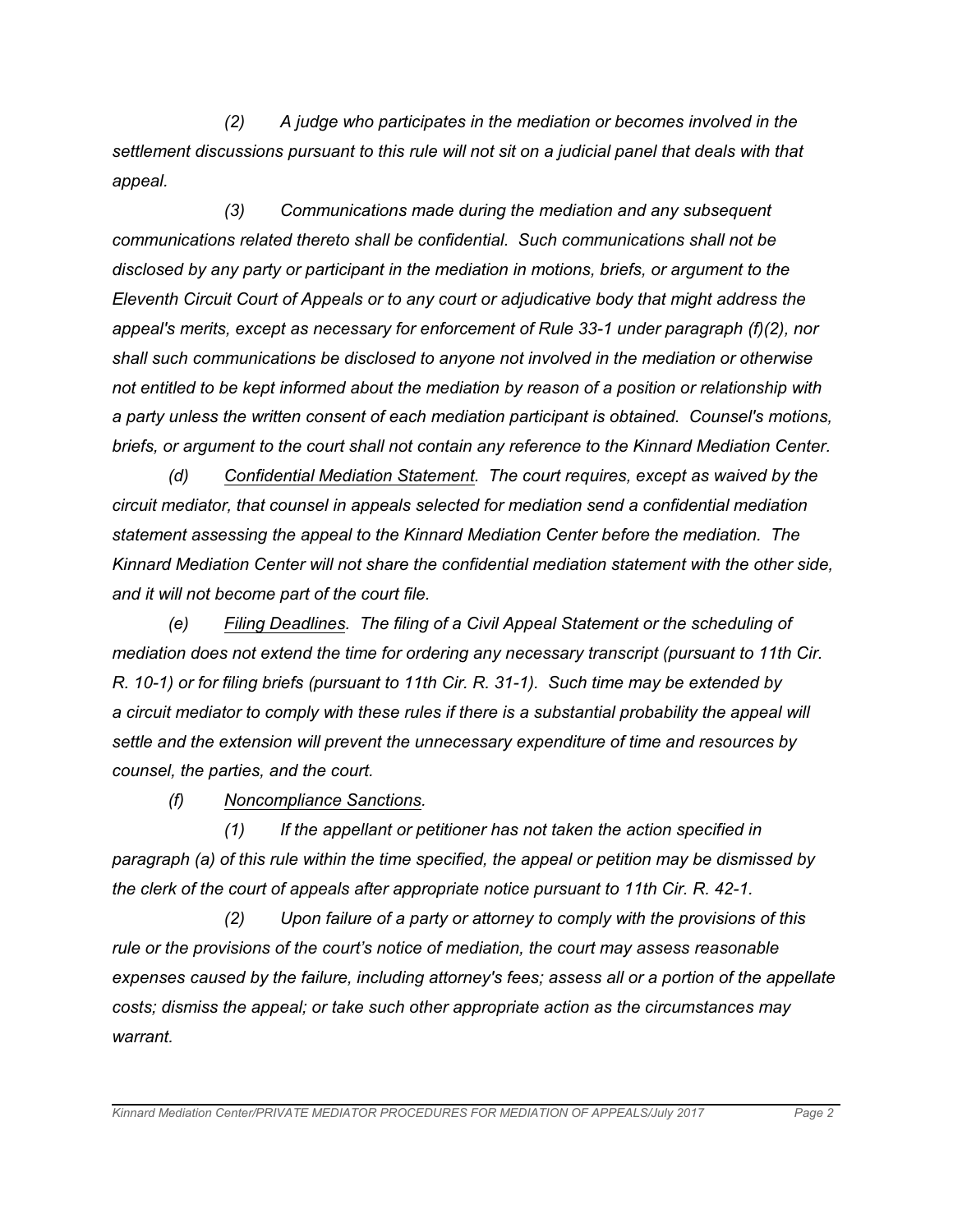*(g) Use of Private Mediators.*

*(1) Upon agreement of all parties, a private mediator may be employed by the parties, at their expense, to mediate an appeal that has been selected for mediation by the Kinnard Mediation Center.*

*(2) Such private mediator (i) shall have been certified or registered as a mediator by either the State of Alabama, Florida, or Georgia for the preceding five years; (ii) shall have been admitted to practice law in either the State of Alabama, Florida, or Georgia for the preceding fifteen years and be currently in good standing; and (iii) shall be currently admitted to the bar of this court.*

*(3) All persons while employed as private mediators shall follow the private mediator procedures as set forth by the Kinnard Mediation Center.*

*(4) The provisions of this subsection (g) shall be in effect until discontinued by the Chief Circuit Mediator or by the court.*

### **3. APPEALS THAT MAY BE MEDIATED BY A PRIVATE MEDIATOR**

Generally, all civil appeals are eligible for mediation conducted by the KMC. However, appeals or petitions in which any party is proceeding without the assistance of counsel or in which any party is incarcerated, appeals from habeas corpus actions, and immigration appeals are not eligible. A private mediator employed by the parties and who meets the qualifications required by the rule may be substituted for the assigned circuit mediator to conduct the KMC-selected mediation. Appeals specifically sent to mediation by the court may not be privately mediated.

### **4. PRIVATE MEDIATOR SELECTION FORM**

When parties desire to employ a private mediator in an appeal that has been selected for mediation by the KMC, they must complete a "Request for Use of a Private Mediator" form (Appendix Form A). The form must be signed by counsel for all parties and by the selected private mediator. The completed and executed form must then be submitted to the KMC within ten days of the date of the notice of mediation.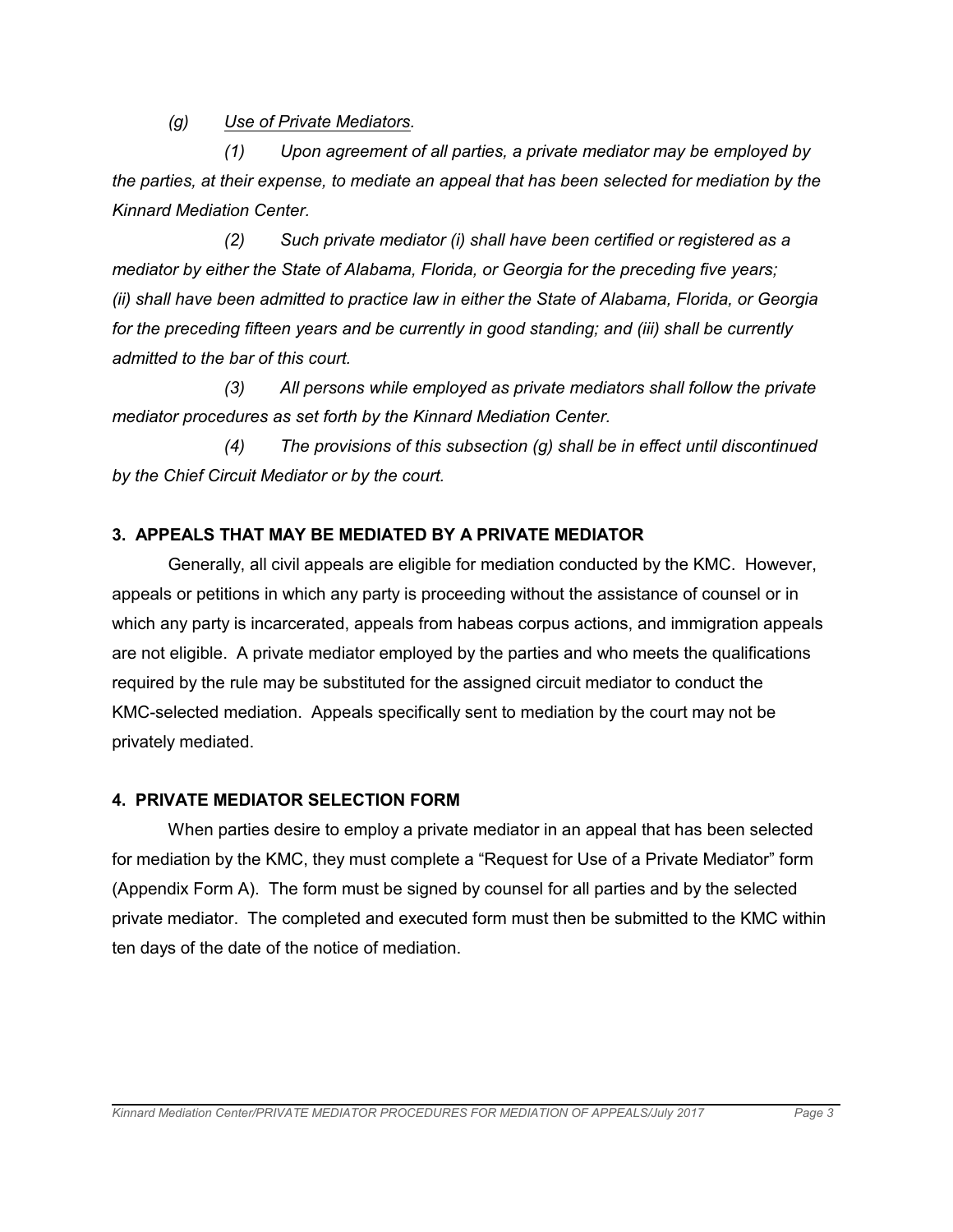### **5. ASSISTANCE BY ASSIGNED CIRCUIT MEDIATOR**

Even though the parties have decided to employ a private mediator to conduct the mediation of an appeal, the circuit mediator whose name appears on the court's notice of mediation will remain assigned to the matter and is available to answer questions by the private mediator and parties and provide other assistance as needed. Further, no extension of time to file a brief (see paragraph 12) may be granted by a private mediator; only the assigned circuit mediator may authorize such extensions.

### **6. INFORMATION FURNISHED TO PRIVATE MEDIATOR**

Upon the filing of the Request for Use of a Private Mediator, the KMC will provide to the private mediator copies of the following materials: (a) the Civil Appeal Statement with required attachments and (b) a copy of the U.S.C.A. docket as of the date of the approved substitution. Thereafter the required confidential mediation statements and any courtesy copies of briefs or other documents shall be sent directly by the parties to the private mediator. Counsel are instructed to prepare their confidential mediation statement in letter format, preferably not more than five pages, and fax, mail, or email it to the private mediator so that the private mediator receives it at least one week before the mediation date. Counsel need not forward to the KMC copies of the confidential mediation statement. The statement is not shared with the other side and does not become part of the court file. In the statement, counsel should

- Recite the circumstances that gave rise to the litigation, including facts underlying any procedural issues in the appeal.
- Describe any matters pending in the lower court or in any related litigation.
- Describe any recent developments that may affect the resolution of the appeal.
- Describe the important factors (factual, legal, practical) counsel believes affect the terms and conditions upon which the appeal may reasonably be settled.
- Describe any efforts to settle the issues, including offers or demands before and since the judgment or order appealed from.
- Provide a candid assessment of the strengths and weaknesses of the major points of error of the appeal.
- Describe the necessary terms in any settlement (i.e., confidentiality, date by which settlement must close, scope of release, disposition of related litigation, etc.).
- Describe any additional information counsel's client or the other party needs to settle the appeal and whether it is needed before the mediation.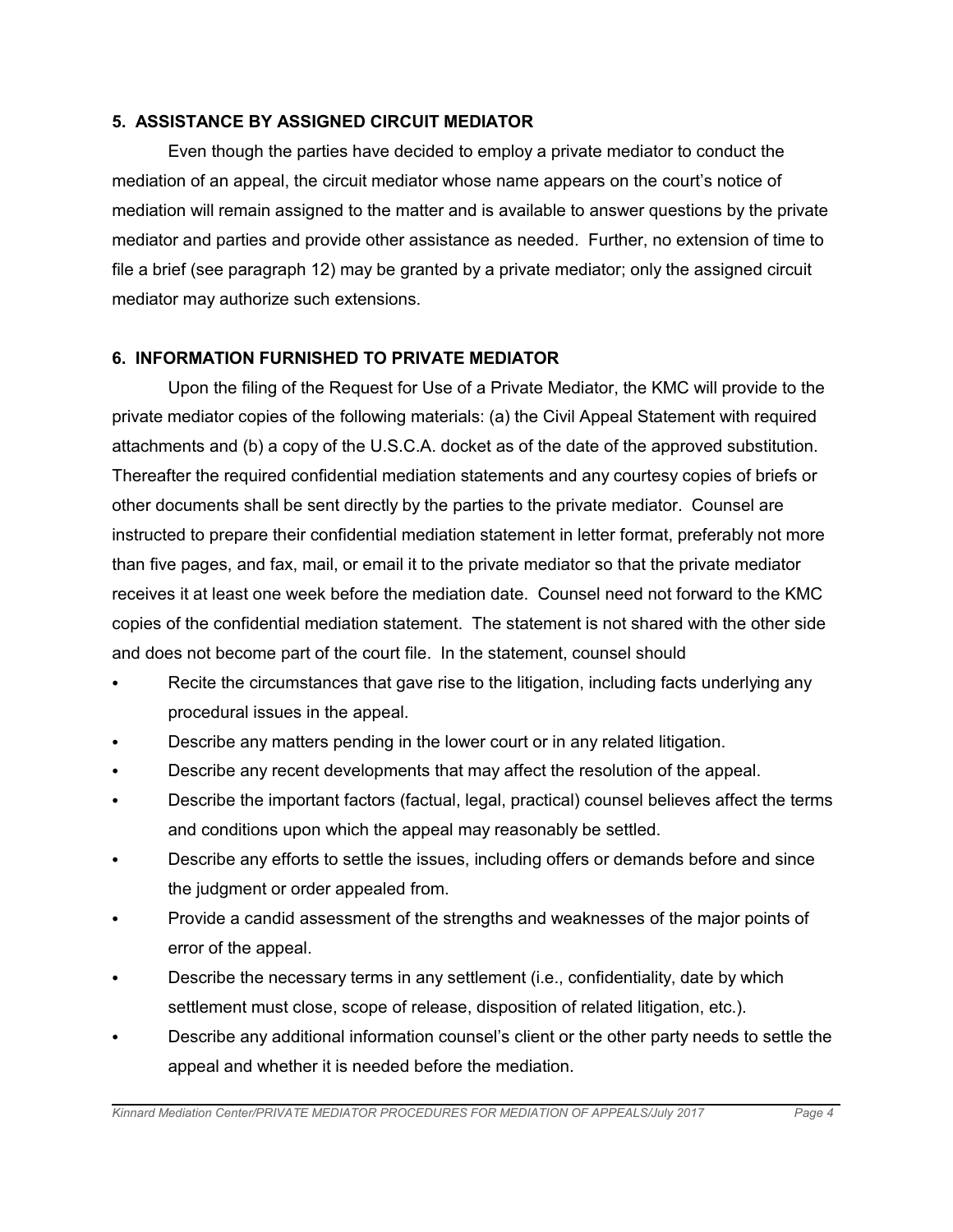- State whether counsel and counsel's parties will participate in the mediation in good faith, with the intention of using their best efforts to settle the appeal, and explain if "no" as to any party.
- C State whether counsel and counsel's parties will maintain confidentiality with respect to settlement communications made and received during and subsequent to the mediation, and explain if "no" as to any party.
- If the appeal were remanded, describe the realistic range of outcomes upon further trial or disposition by the lower court, including monetary remedies, attorney's fees, court costs, further appellate costs, and similar awards the lower court might have opportunity to consider awarding.
- Provide the name, title, address, telephone number, and email address of each person who will be participating in the mediation with counsel and designate which persons will have settlement or negotiating authority. (As required in the Notice of Mediation, also provide this participant information to opposing counsel in a communication separate from this Confidential Mediation Statement, with a copy to the circuit mediator.)

### **7. CONDUCT OF MEDIATION**

The private mediator may begin the mediation session by describing the mediation process, discussing confidentiality, and inquiring whether any procedural questions or problems can be resolved by agreement. The parties and the private mediator then discuss, either jointly or separately, and in no particular order, (a) the legal issues and the appellate court's decision-making process regarding these issues (e.g., preservation of error, waiver, standards of review); (b) any efforts to settle the appeal; (c) the parties' underlying interests, preferences, motivations, and assumptions and new information or other changes that may have occurred since the decision below; (d) future events based upon the various outcomes; (e) how resolution of the appeal could affect the underlying problem; (f) cost-benefit and time considerations; and (g) any procedural alternatives possibly applicable to the appeal (e.g., vacatur, remand). The discussion is not limited to these topics and will vary considerably depending on the circumstances of each appeal. The private mediator also should attempt to generate offers and counteroffers and may conduct several follow-up mediation sessions by telephone or in person until the appeal settles or the private mediator reaches the conclusion that it will not settle.

The private mediator should contact the assigned circuit mediator if he or she needs assistance or further information about the conduct of the mediation.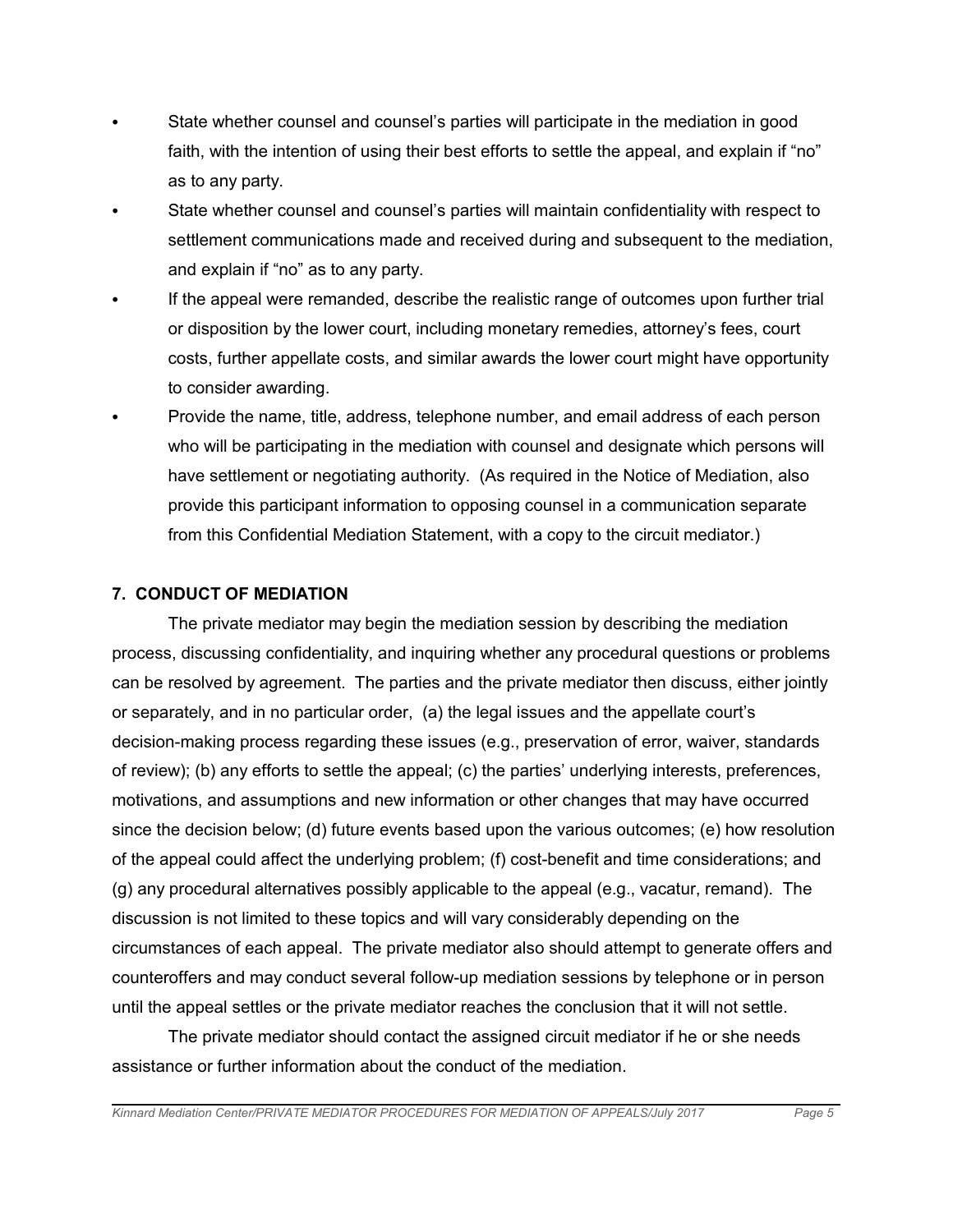#### **8. CONFIDENTIALITY**

See Rule 33-1(c)(3) in paragraph 2 above, which specifically addresses confidentiality. The circuit mediator's notes and counsel's Confidential Mediation Statements do not become part of the court's file. The KMC does not reveal any request by counsel for mediation without the requesting party's permission. *Ex parte* communications are also confidential except to the extent disclosure is authorized.

Parties, counsel, and private mediators shall neither contact nor disclose to third parties, the media, or the court and its employees, save the KMC, any of the contents of the mediation. Parties, counsel, and private mediators may disclose the contents of the mediation to clients, co-counsel, and other persons entitled to be kept informed about the mediation by reason of a position or relationship with a party. Parties, counsel, and private mediators may disclose the fact of the occurrence of the mediation.

The confidentiality rule applies in all mediated appeals including those conducted by a private mediator. The court *strictly enforces* this rule.

The private mediator should contact the assigned circuit mediator if he or she has any questions regarding confidentiality.

### **9. BIAS, CONFLICTS OF INTEREST, AND DISQUALIFICATION**

Private mediators shall govern their behavior under the standards of professional responsibility promulgated by the state bars of which they are members and the state mediation or alternative dispute resolution programs by which they are certified or registered.

A private mediator may be disqualified from mediating KMC appeals or subject to other sanctions for the following:

- Violating Rule 33-1, including KMC private mediation procedures.
- Failure to remain in good standing with this court.
- Failure to remain in good standing and abide by the standards of practice established by his or her state bar licensing authority.
- Failure to remain in good standing and abide by the standards of practice established by his or her state ADR authority.
- At the discretion of the chief judge of this court.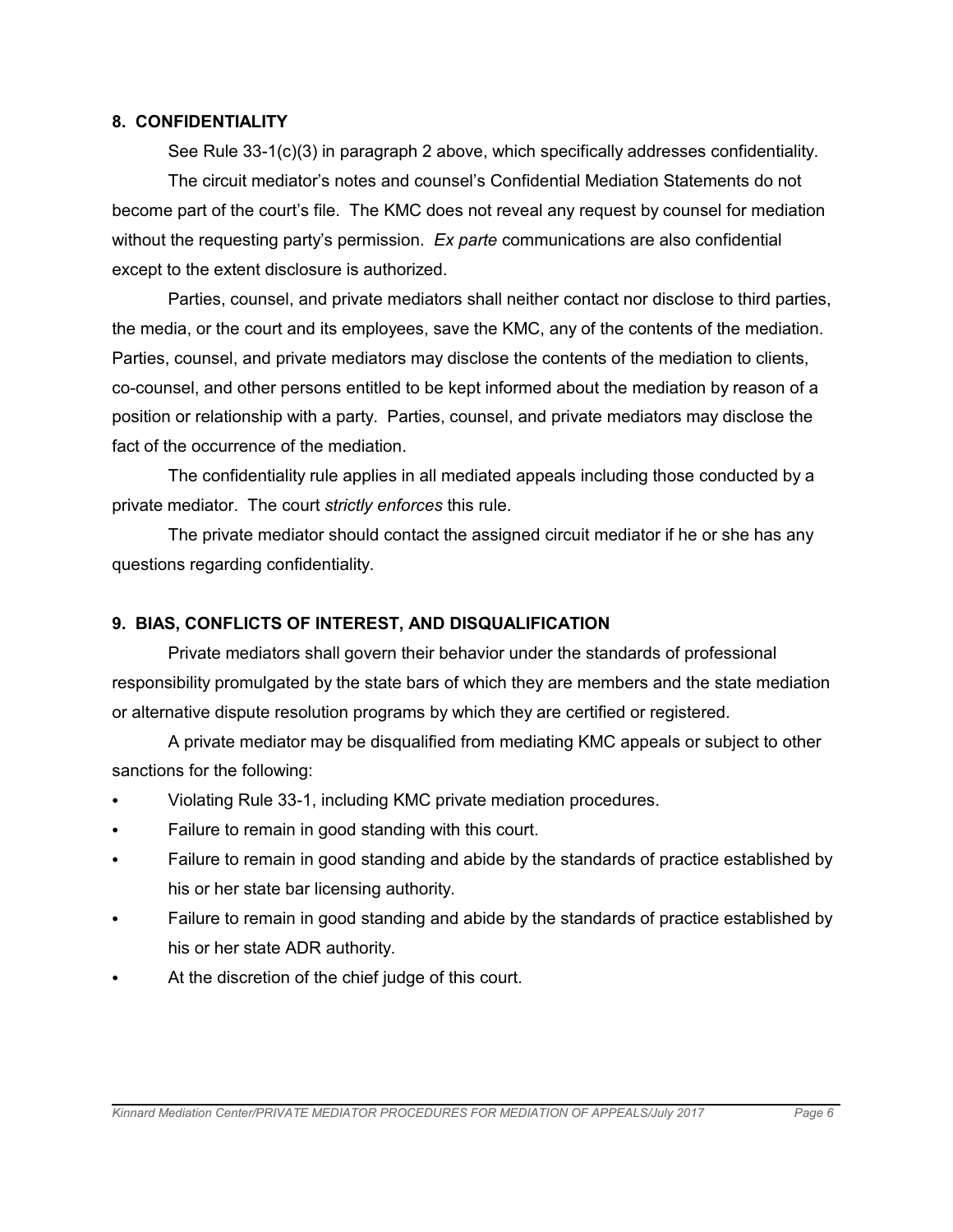#### **10. TIME PERIOD OF MEDIATION**

Time is of the essence for conducting appellate mediations given the exigencies of brief writing and the process of appellate review. If the parties choose to employ a private mediator rather than use the assigned circuit mediator, they shall submit to the KMC a Request for Use of a Private Mediator within ten days of the date of the court's notice of mediation. The private mediator shall conduct the first mediation session within 28 days of the date of the court's notice of mediation. This time schedule allows the parties the opportunity to assess the settlement possibilities of the appeal, request an extension of time to file a brief if an extension would be appropriate, conduct follow-up sessions, and not preclude a settlement because of the court's issuance of a decision.

The private mediator should contact the assigned circuit mediator if he or she has any questions about the time period for mediation and shall immediately advise the assigned circuit mediator when the mediation has concluded and whether it ended by settlement or impasse.

#### **11. LOCATION OF MEDIATIONS**

Mediations are to take place in a location that is conducive to discussion, provides security so confidentiality may be maintained, and is convenient for the parties, all in a manner appropriate to the dignity of the court. Mediations may be conducted in person or by telephone. Private mediations may not be conducted at the facilities of the United States District Courts or Court of Appeals.

#### **12. EXTENSIONS OF TIME TO FILE BRIEFS**

The filing of a Civil Appeal Statement or the scheduling or rescheduling of a mediation conference does not stay appellate proceedings. The due-date for filing briefs, however, may be extended by the KMC circuit mediators if the conditions described below exist, there is substantial probability the appeal can settle via mediation, and the extension will prevent the unnecessary expenditure of time and resources by counsel, the parties, and the court. Private mediators cannot grant extensions of time to file briefs.

Length of KMC Extensions. The KMC may grant extensions of time to file an appellant's or appellee's brief for not more than 30 days from the date of a scheduled initial mediation, and for additional periods of not more than 30 days, to facilitate the prospects of settlement. Also, if warranted, the KMC may grant extensions of time to file a reply brief for up to seven days.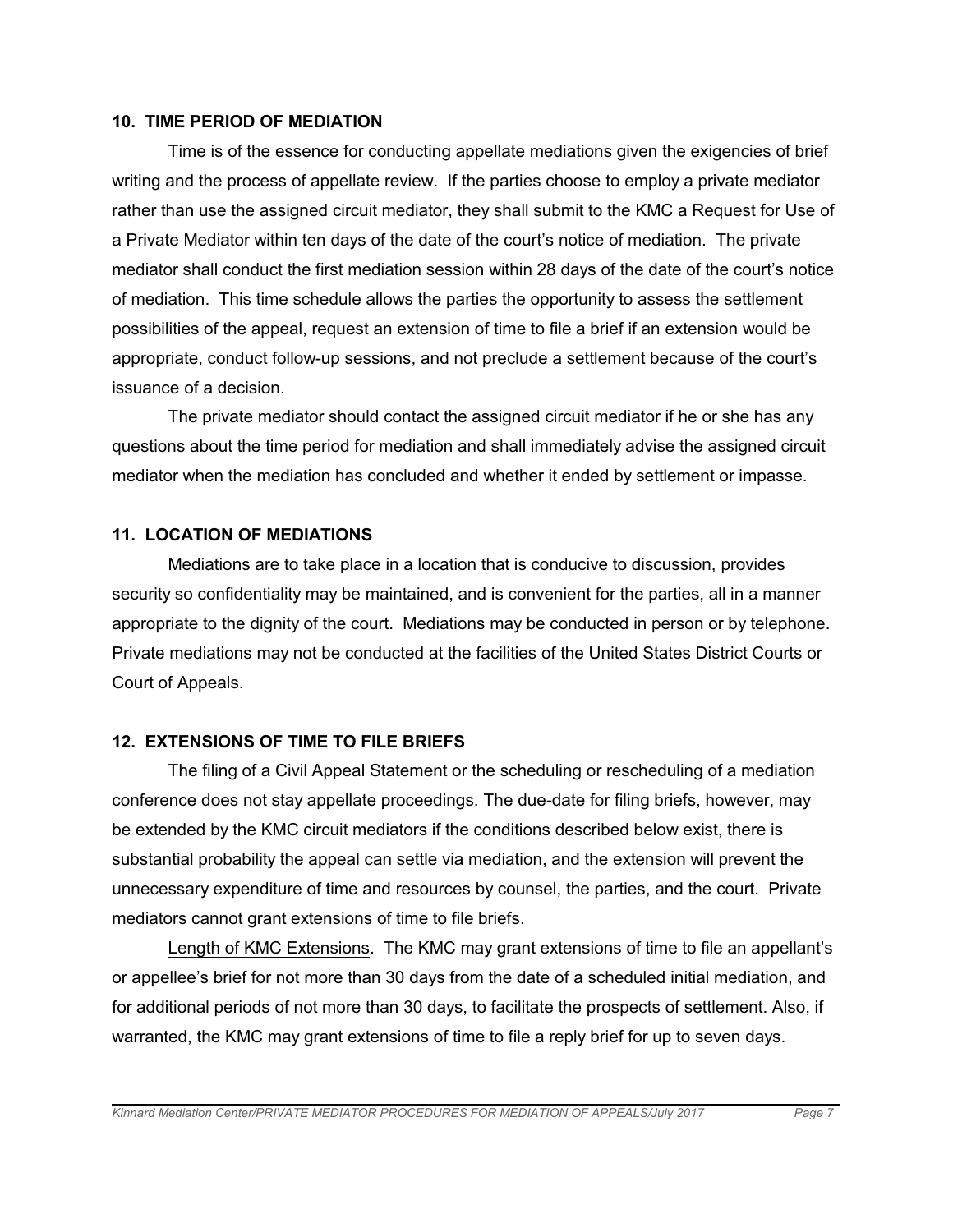Impasse. If after mediation negotiations are declared an impasse by the private mediator, the KMC may grant one extension of time to file a brief that is due within 14 days of the impasse date for up to 21 days past the impasse date so that counsel will have as much as three weeks to prepare the brief after participating in the mediation. Consent of opposing counsel is not necessary in this event. Counsel of record may request this extension by telephoning the circuit mediator after the declaration of impasse by the private mediator and then immediately following with an email as below.

Assessment Conference. The KMC is without authority to grant any extension if an initial mediation is changed to an assessment conference. If during the assessment conference an initial mediation is scheduled, then going forward the KMC may grant extensions.

Requirements. Counsel of record may request a KMC brief extension if the following requirements are met:

(a) All parties agree to extend the due-date (not necessary in event of impasse).

(b) The extension will (1) facilitate a productive mediation or (2) facilitate prospects of settlement or (3) allow counsel not more than 21 days to prepare the brief after having participated in an unsuccessful mediation.

- (c) The deadline for submitting the brief has not passed.
- (d) Counsel has not previously filed a motion for an extension of time.
- (e) The briefing schedule has not been established by court order.

Appellees may not request an extension until receipt of the appellant's brief is entered on the clerk's docket. Requests received after 3 p.m. Eastern Time will be processed the next business day. Due-dates that are a Saturday, Sunday, or legal holiday will be set for the next business day.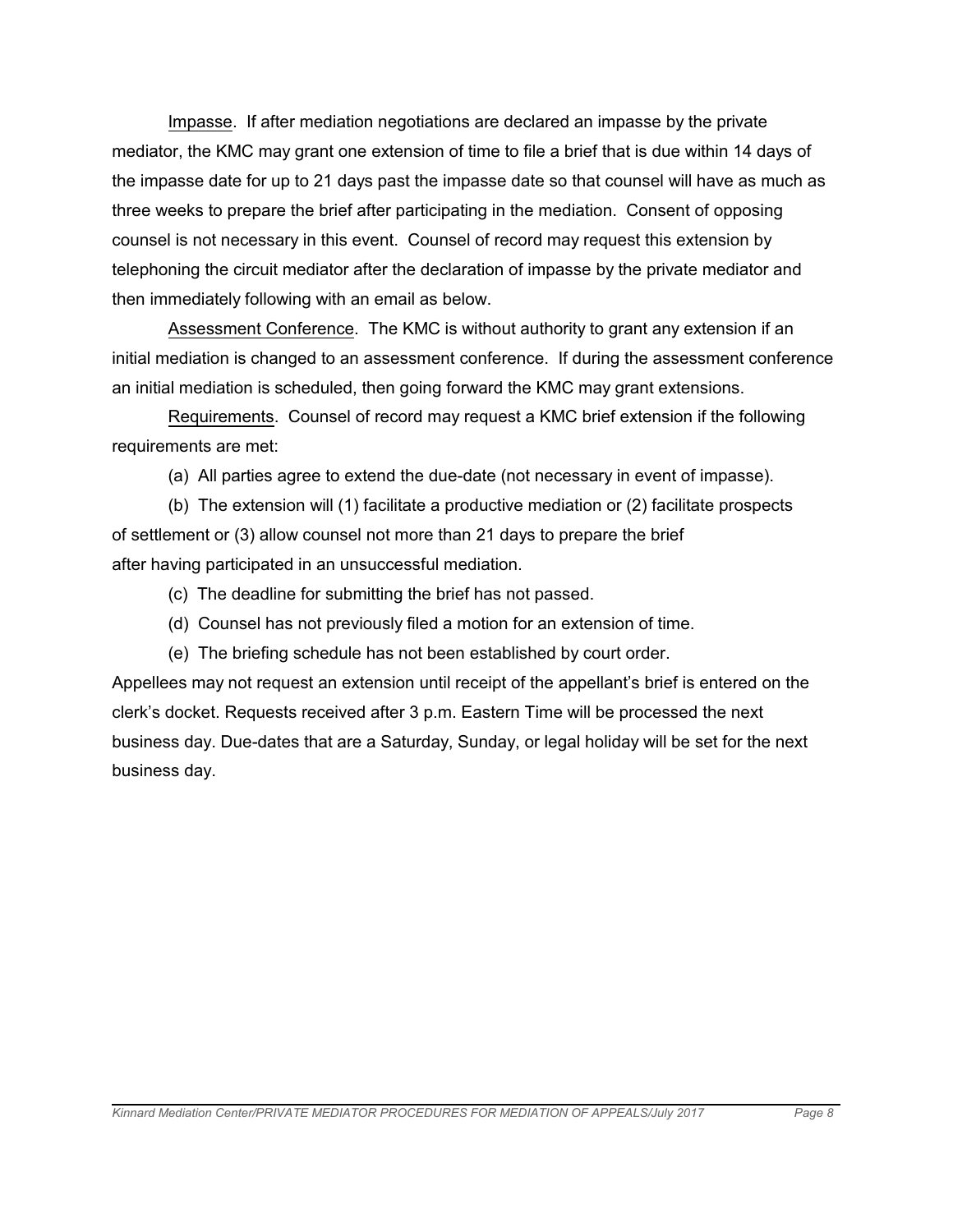Instructions. To make a request, counsel of record should **email**\* the KMC's brief extension coordinator at **KMC\_Brief\_Extensions@ca11.uscourts.gov**, copying the circuit mediator, counsel for each party separately represented, and the private mediator using the format below.

| <i>[Email]</i>           |                                                                                                |
|--------------------------|------------------------------------------------------------------------------------------------|
| To:                      | KMC Brief Extensions@ca11.uscourts.gov                                                         |
| From:                    | [counsel of record]                                                                            |
| $Cc$ :                   | [circuit mediator, counsel for each party separately represented,<br>and the private mediator] |
| Subject:                 | <b>Brief Extension Requested:</b> [appeal number(s) and short caption]                         |
| [Text]                   |                                                                                                |
| <b>Circuit Mediator:</b> |                                                                                                |
| Private Mediator:        |                                                                                                |
| Initial mediation date:  |                                                                                                |
|                          | <b>Brief of</b> [Appellant(s) or Appellee(s)]. [name of party or parties]                      |
|                          |                                                                                                |

*Current due date: New due date requested:*

*I meet the requirements necessary to obtain a KMC Brief Extension and request the above extension of time. I understand that if the KMC grants the extension it will forward this email to the clerk, copying the circuit mediator, counsel for each party separately represented, and the private mediator, and the clerk will update the docket to reflect the new due date.*

Other Requests for Extensions. If counsel does not meet the requirements for a KMC extension, a first request for an extension of seven calendar days or less can be made by telephone or in writing to the clerk. A first request for an extension of more than seven calendar days must be made by written motion to the court (11th Cir. R. 31-2(a)). Counsel's motion must not contain any reference to the KMC, as required by the confidentiality rules governing the program (11th Cir. R. 33-1(c)).

*\*If email is not available to counsel, counsel should fax the request to the brief extension coordinator at 404-335-6270, copying all counsel and using the same text.*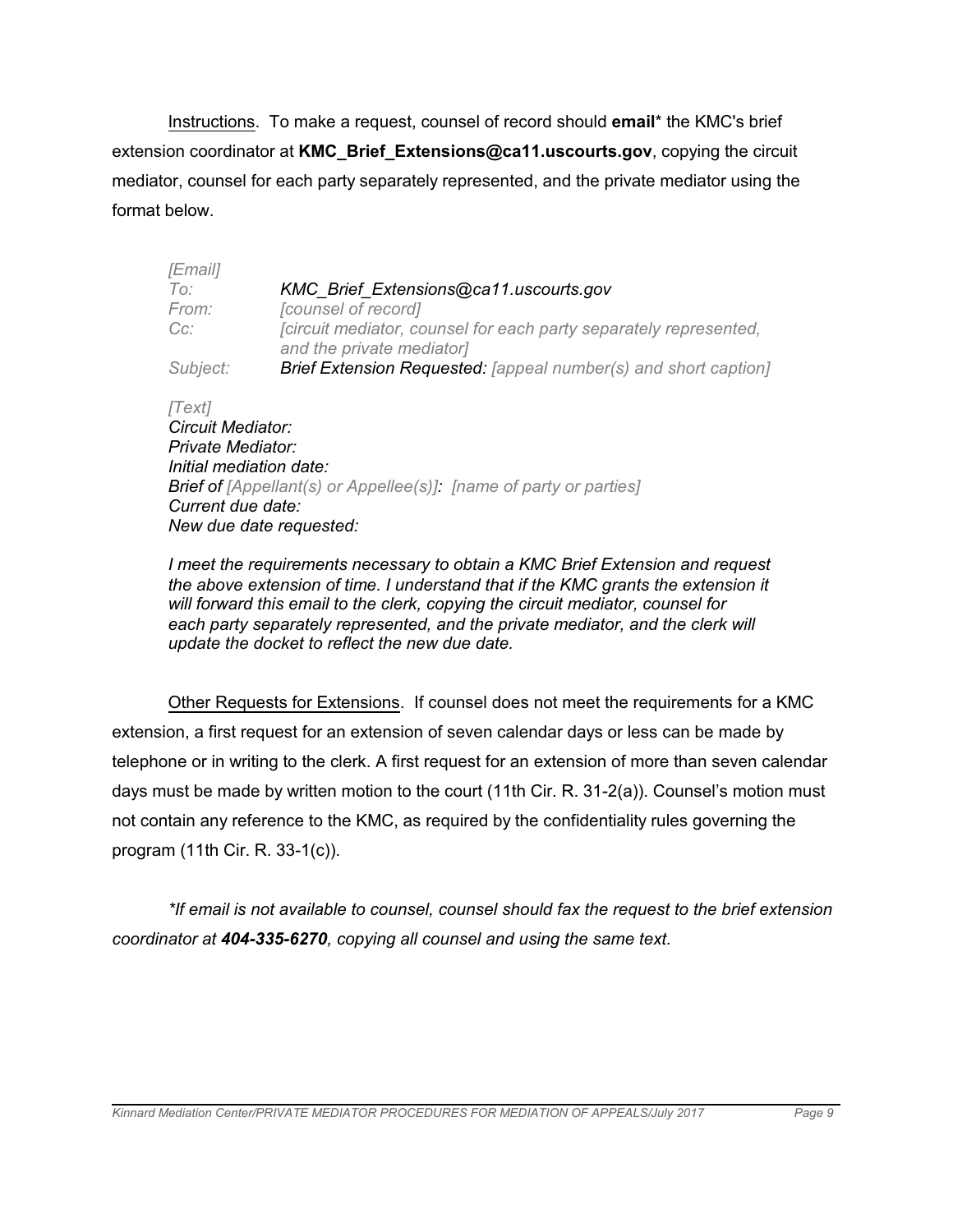#### **13. ADJUDICATION DURING MEDIATION**

Because the mediation is proceeding on a contemporaneous track with the appellate court review, it may occur before the mediation is concluded that an appeal is dismissed for lack of prosecution or lack of jurisdiction or that the court may decide the appeal. If there is such a disposition of the appeal by the court, the parties may agree to further mediation efforts by the private mediator to reach a settlement of the dispute. Should a party not agree to such further mediation, the mediation shall be impassed.

### **14. COMMUNICATIONS**

The private mediator should communicate directly with the assigned circuit mediator regarding the administration and conduct of the mediation. Private mediators cannot directly contact either the clerk or the court regarding the appeal. Counsel may individually contact the private mediator and the assigned circuit mediator. If counsel have questions or concerns regarding the mediation, those questions should be first addressed to the private mediator then to the assigned circuit mediator. There is no prohibition on ex parte contacts in the mediation program. Parties, counsel, and private mediators cannot directly or indirectly contact judges or chambers' staff.

Parties and counsel should address questions to either the private mediator or the assigned circuit mediator, as appropriate. Counsel should discuss extensions of time to file briefs first with the private mediator for his or her approval then with the assigned circuit mediator.

### **15. REPORT OF MEDIATION RESULTS**

Upon request of the assigned circuit mediator, the private mediator shall report the status of the mediation. Upon conclusion of the mediation, the private mediator shall report immediately by telephone, email, or fax to the assigned circuit mediator whether the mediation ended at complete settlement, partial settlement, or impasse. In the event a settlement was reached, the private mediator must advise parties and counsel that the reporting of a settlement does not automatically stay any of the actions required under the rules to be timely performed, including ordering necessary transcripts and briefing. If some action will be due prior to a motion to dismiss being presented and decided, counsel should request an extension of time to complete that action. The private mediator shall complete and fax to the KMC a Mediator's Report (Appendix Form B) within one week of the conclusion of the mediation.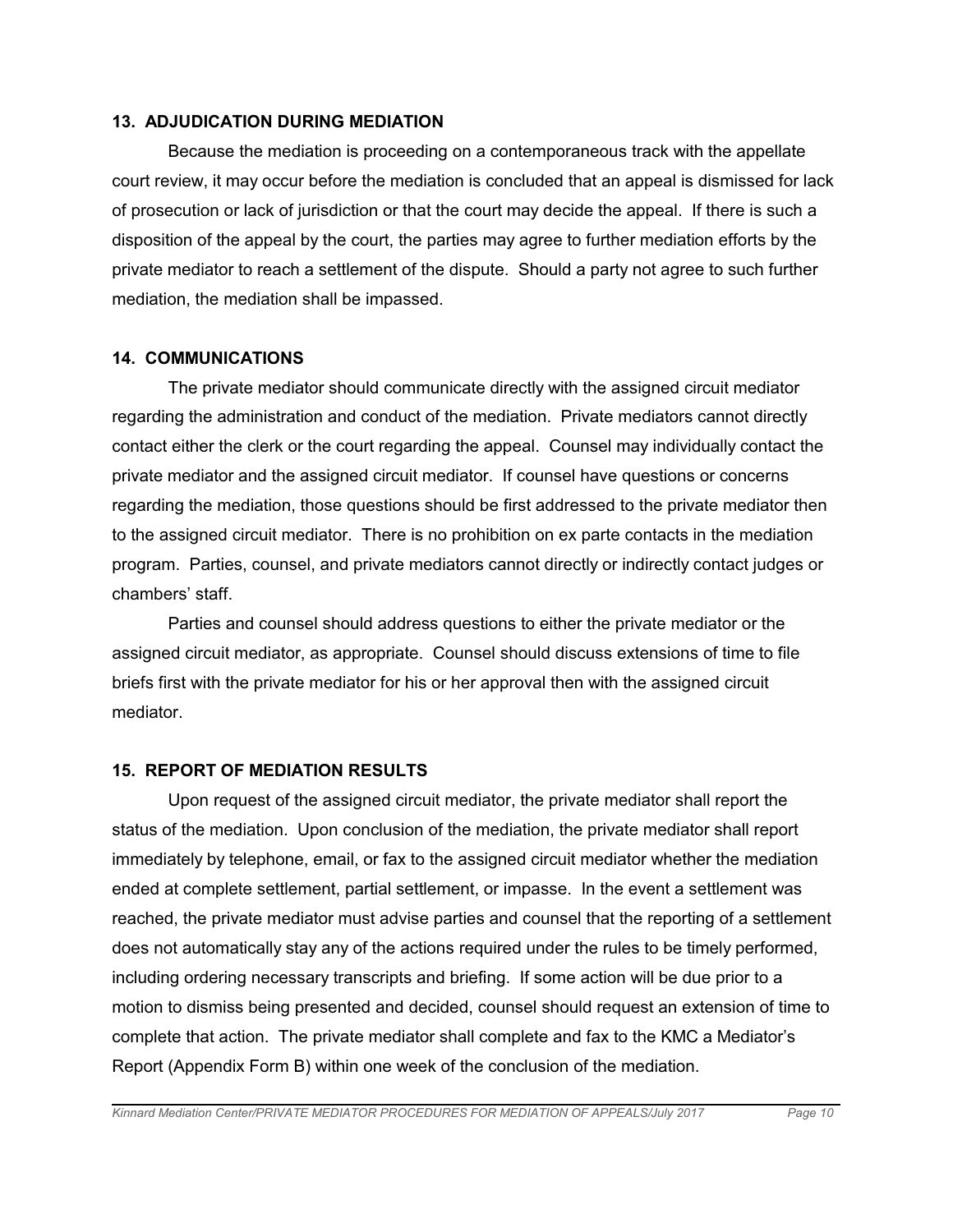#### **16. POST-SETTLEMENT DISMISSAL PROCEDURES**

When the parties have reached a settlement and all parties agree on the terms of settlement, they should file with the clerk a joint (or agreed) motion to dismiss under Fed. R. App. P.  $42(b)$  and  $11<sup>th</sup>$  Cir. R.  $42-1(a)$ . This motion should address the following:

- Whether the dismissal pertains to all parties and claims on appeal.
- Whether the parties are to bear their own costs or another agreed apportionment.

The motion to dismiss either should be signed by all parties or, if submitted by one party, should contain an explicit statement that all other parties to the settlement agreement consent. If submitted by only one party, the motion should be submitted by the appellant. All motions must be accompanied by a certificate of service and a certificate of interested parties (Rule 27-1(a)).

Settlement does *not* automatically stay any of the actions required under the rules to be timely performed, including ordering necessary transcripts and briefing. If counsel has a brief due prior to a motion to dismiss being *presented and decided*, counsel may request an extension of time to complete that action by following the procedures in Part 12, "Extensions of Time to File Briefs." If the appeal is scheduled for oral argument, counsel should contact the court sessions unit of the clerk's office at 404-335-6131 for further direction.

#### **17. EVALUATION PROCEDURES**

At the conclusion of all mediation procedures, the KMC sends an evaluation questionnaire to counsel of record inviting their candid responses about the effectiveness of the Eleventh Circuit's mediation program in assisting the parties to resolve issues on appeal. Counsel return their responses directly to the KMC's Chief Circuit Mediator.

#### **18. BILLINGS TO PARTIES**

The private mediator shall bill the parties based upon the rates and terms previously agreed to by the mediator and parties. It is not necessary to send copies of fee agreements or billings to the KMC. The parties are solely responsible for any billings by the private mediators.

Neither the court nor the KMC will aid in the enforcement of the terms and conditions of the contract, including the collection of any outstanding fees, costs, and expenses.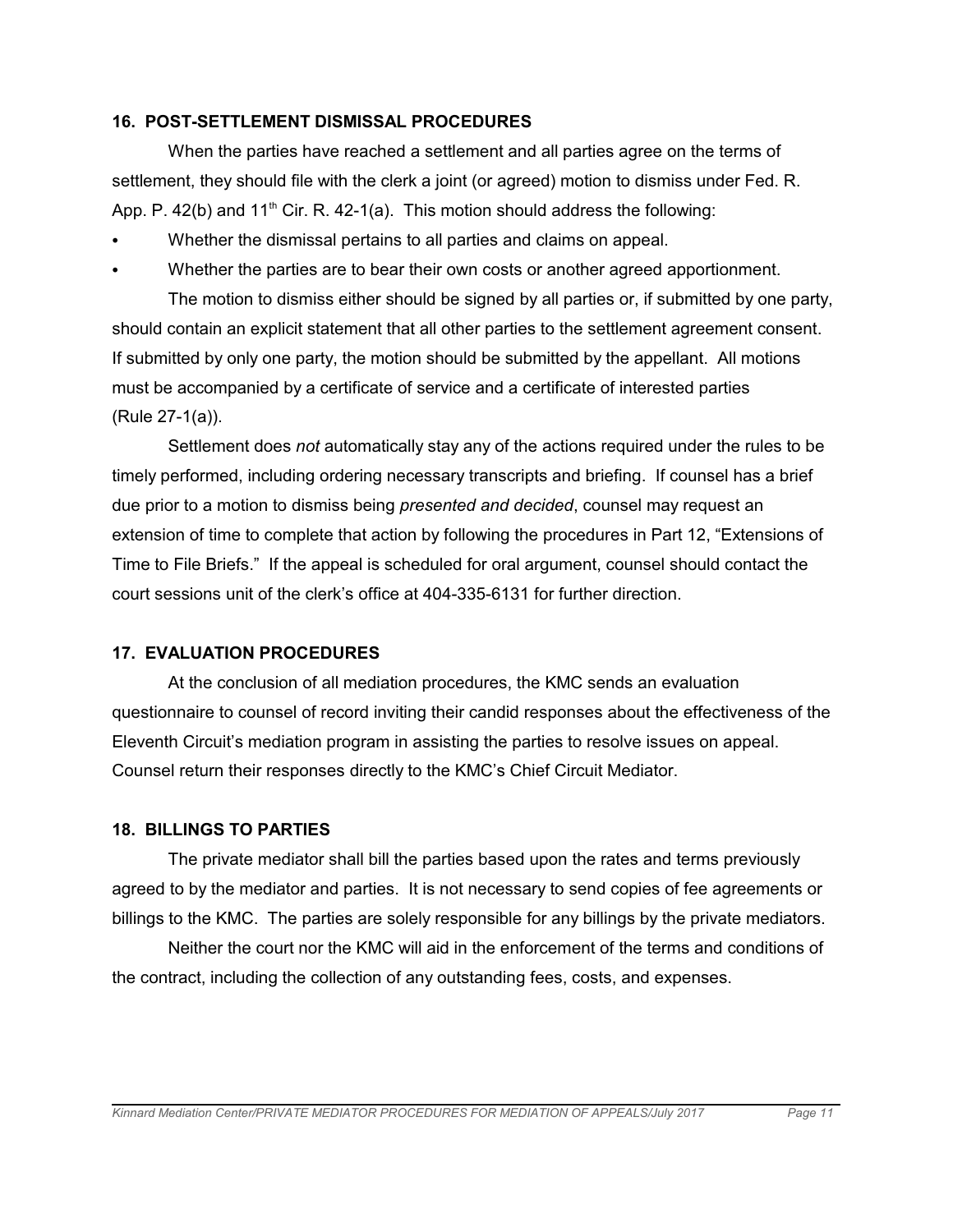It is highly recommended that the private mediator fully disclose and explain to the parties the basis of compensation, fee, and charges to the parties in advance of the mediation and that same be memorialized in a written contract. Generally fees are divided equally among the parties, although there can be exceptions. Further, such disclosures and explanations usually include the following:

- The basis for and amount of any charges for services to be rendered, including minimum fees and travel time.
- The amount charged for the postponement or cancellation of mediation sessions and the circumstances under which such charges will be assessed or waived.
- The basis and amount of charges for any other items.
- The parties pro rata share of mediation fees and costs if previously agreed to by the parties.

### **19. QUESTIONS OR COMPLAINTS**

Private mediator questions regarding the program or conduct of the mediation should be addressed to the assigned circuit mediator.

Party or counsel questions regarding the program or conduct of the mediation may be addressed to either the private mediator or the assigned circuit mediator or both.

Party or counsel complaints or concerns regarding the private mediator or the conduct of the mediation should first be addressed to the private mediator. If complaints and concerns still remain they should be addressed to the assigned circuit mediator. Any remaining complaints or concerns should be addressed to the Chief Circuit Mediator.

Questions shall not be addressed to either the court or clerk's office staff unless the party, counsel, or private mediator is so directed by the KMC.

### **20. TRAINING PROGRAMS**

The KMC reserves the right to establish such training programs as it may deem necessary from time to time. Private mediators must remain current with their state bar and state ADR agency licensing, certification, registration, and continuing education requirements to be eligible to perform Eleventh Circuit appellate mediations.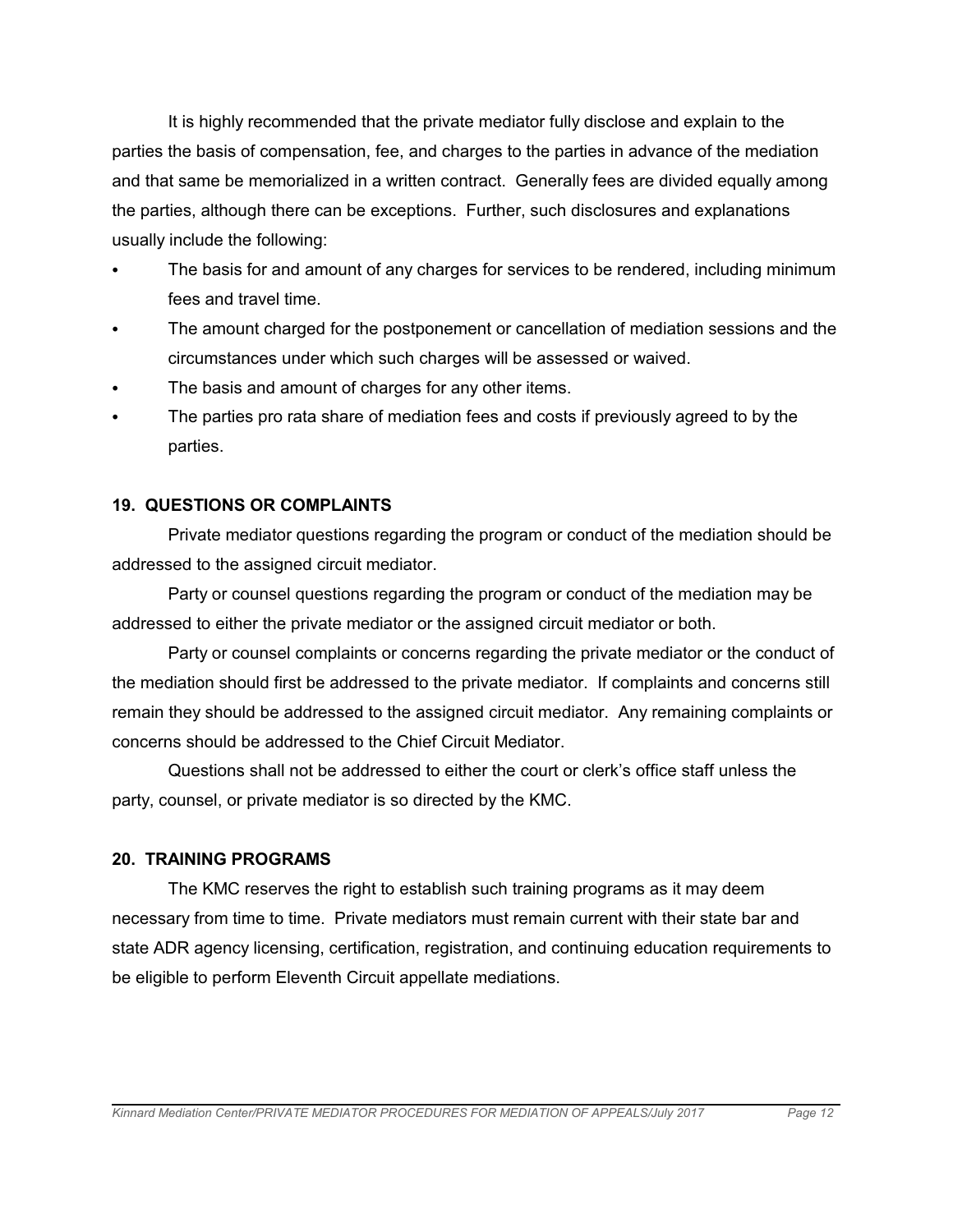### **Request for Use of a Private Mediator**

| Date |                                                                                                                                                                                             | Assigned Circuit Mediator _________                                                                    |  |  |  |  |
|------|---------------------------------------------------------------------------------------------------------------------------------------------------------------------------------------------|--------------------------------------------------------------------------------------------------------|--|--|--|--|
|      | <b>Appeal Caption</b>                                                                                                                                                                       |                                                                                                        |  |  |  |  |
|      | Appeal Number(s)                                                                                                                                                                            |                                                                                                        |  |  |  |  |
|      |                                                                                                                                                                                             | The undersigned parties in the above-captioned appeal(s) agree to employ the services of the           |  |  |  |  |
|      |                                                                                                                                                                                             | private mediator identified below for the purpose of conducting a mediation. The parties are           |  |  |  |  |
|      |                                                                                                                                                                                             | aware of the requirements for use of a private mediator as set forth in 11 <sup>th</sup> Cir. R. 33-1. |  |  |  |  |
|      |                                                                                                                                                                                             |                                                                                                        |  |  |  |  |
|      | (Signature of Counsel for Appellant)                                                                                                                                                        | (Signature of Counsel for Appellee)                                                                    |  |  |  |  |
|      | Acceptance by Private Mediator:                                                                                                                                                             |                                                                                                        |  |  |  |  |
|      |                                                                                                                                                                                             | accepts the employment by the parties to conduct a mediation in the above-captioned                    |  |  |  |  |
|      |                                                                                                                                                                                             | appeal(s). Further, the mediator represents to the court that he or she                                |  |  |  |  |
| (1)  |                                                                                                                                                                                             | Has been certified or registered as a mediator by either the State of Alabama, Florida, or             |  |  |  |  |
|      | Georgia for the preceding five years. State of certification and certification date:                                                                                                        |                                                                                                        |  |  |  |  |
| (2)  | Has been admitted to practice law in either the state of Alabama, Florida, or Georgia for<br>the preceding fifteen years and is currently in good standing. State and date of<br>admission: |                                                                                                        |  |  |  |  |
| (3)  | Is currently admitted to the bar of this court.                                                                                                                                             |                                                                                                        |  |  |  |  |
|      |                                                                                                                                                                                             | Further, the undersigned mediator represents that he or she has read the "Private Mediator             |  |  |  |  |
|      |                                                                                                                                                                                             | Procedures for Mediation of Appeals" and agrees to follow the procedures set forth therein.            |  |  |  |  |
|      | (Signature of Private Mediator)                                                                                                                                                             | (Telephone)                                                                                            |  |  |  |  |
|      | (Print Name)                                                                                                                                                                                | (Fax)                                                                                                  |  |  |  |  |

(Address) (Email)

*Please fax this completed form to the Kinnard Mediation Center, 404-335-6270, within ten days of the date of the court's notice of mediation.*

\_\_\_\_\_\_\_\_\_\_\_\_\_\_\_\_\_\_\_\_\_\_\_\_\_\_\_\_\_\_\_\_\_\_\_\_\_\_\_\_\_\_\_\_\_\_\_\_\_\_\_\_\_\_\_\_\_\_\_\_\_\_\_\_\_\_\_\_\_\_\_\_\_\_\_\_